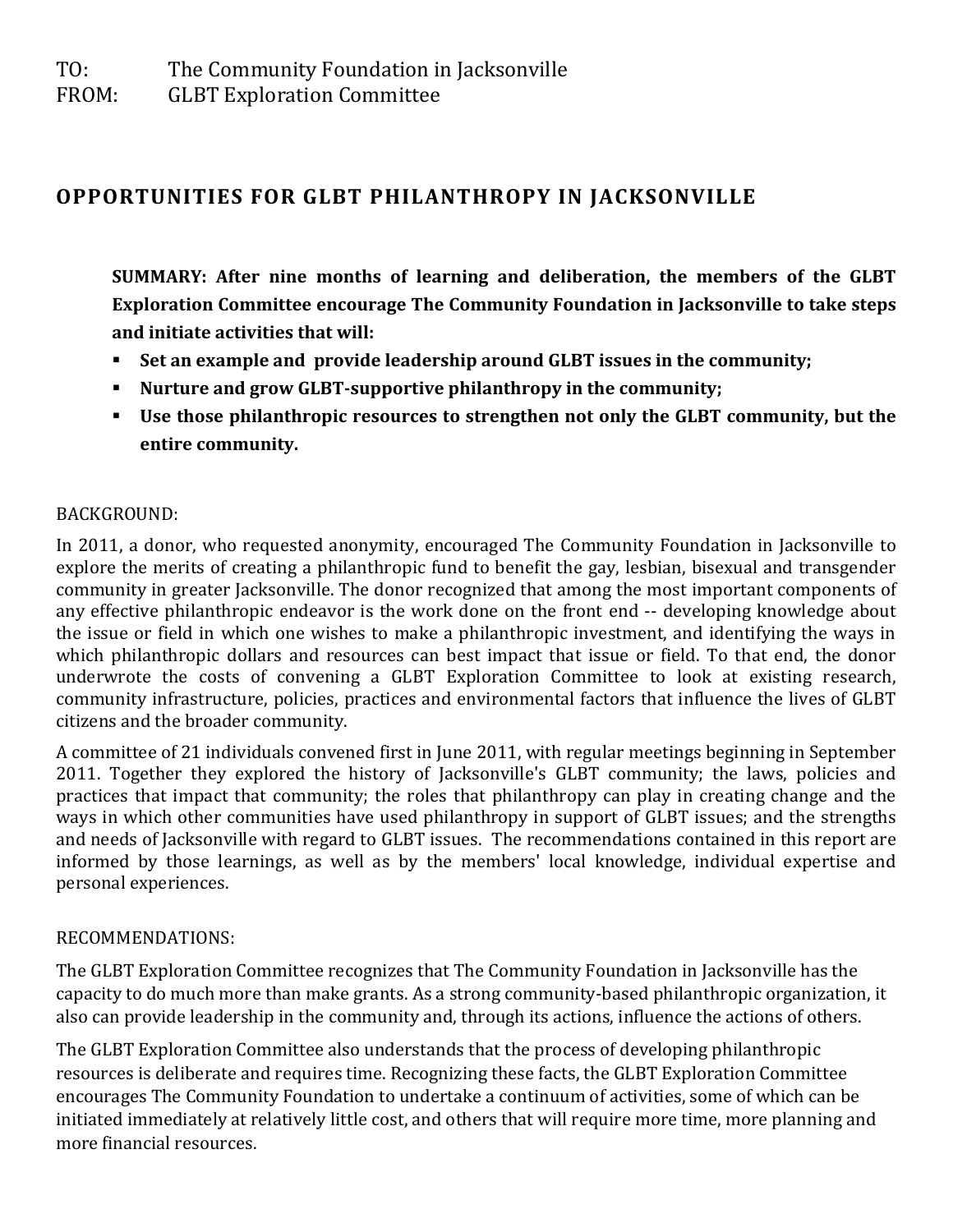Early Stage Activities:

The Community Foundation should examine, and if appropriate amend, its own policies, practices and procedures, including anti-discrimination policies, values statements and the like, to ensure that they are fully inclusive and reflect respect for the GLBT community.

The Community Foundation should require that the grantees over which it has discretion demonstrate that their organizations have in place policies, practices and procedures, including anti-discrimination policies, values statements and the like, that ensure they are fully inclusive and reflect respect for the GLBT community.

The Community Foundation should work to ensure that GLBT-supporting organizations are invited to participate in all existing Foundation grantmaking initiatives, convenings and other activities.

Mid-Stage Activities:

The Community Foundation should consider collaborating with the Nonprofit Center of Northeast Florida and available corporate diversity resources to enhance nonprofit leaders' knowledge, skills and capacity to provide a workplace that is supportive of and welcoming to GLBT employees and volunteers.

The Community Foundation should consider the merits of providing small dollar grants to incentivize organizations to implement necessary changes.

The Community Foundation should convene groups of nonprofit and for-profit service providers working in common service areas to build understanding of strategies for effectively meetig the needs of GLBT clientele. For example:

- Convene youth-serving organizations around meeting the needs of GLBT youth
- Convene senior-serving organizations around meeting the needs of GLBT elders.
- Convene organizations engaged in the foster care system around issues of GLBT youth in foster care.

The Community Foundation should consider the merits of providing small dollar grants to incentivize organizations to implement necessary changes.

The Community Foundation should begin the deliberate process of identifying and cultivating donors with the potential to support a GLBT Field of Interest Fund. The Foundation should assemble a group of donors, practitioners and community leaders to articulate the mission and focus of the fund. The Fund, once established, should be advised by a similar group of donors, practitioners ad community leaders.

#### Mature-Stage Activities:

The Community Foundation, using the resources of its GLBT Field of Interest Fund, should consider supporting:

- Capacity Building for nonprofit organizations serving the GLBT community.
- Leadership Development for emerging and existing leaders within the GLBT community
- Communication activities (i.e. marketing campaigns, communication vehicles, use of social media, speakers bureaus) to build community knowledge and understanding about the GLBT community.